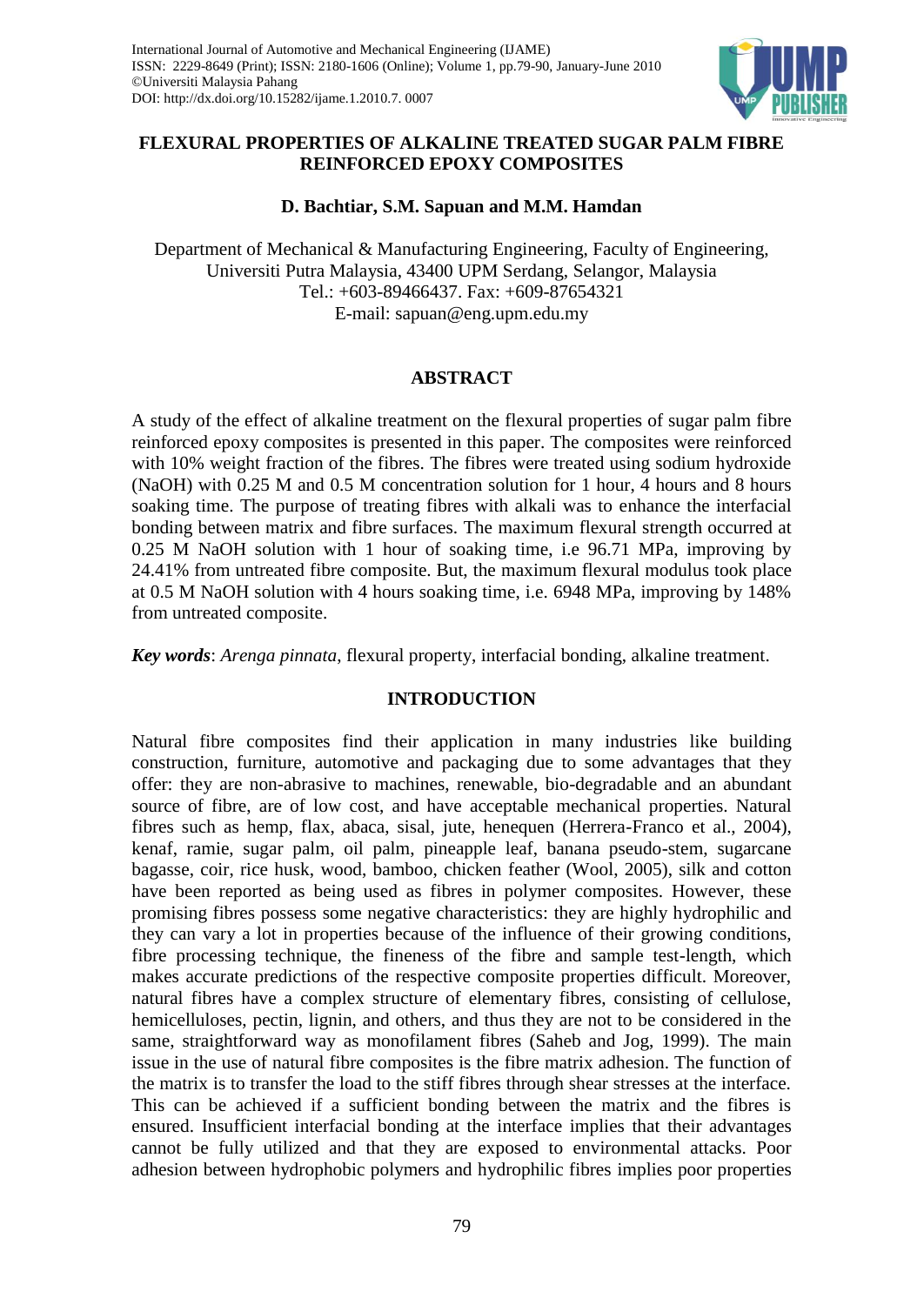for the composites. These properties can be improved by physical treatments (cold plasma treatment and corona treatment) and chemical treatments (maleic anhydride, organosilanes, isocyanates, sodium hydroxide, permanganate and peroxide) (Wambua et al., 2003). Rowell (1998) gave considerations for the selection of a fibre chemical treatment such as ability to react with hydroxyl groups, its toxicity, easy to removal after treatment, low boiling point liquid, effective at low temperature, and cost. Alkali treatment is also an alternative as many times these chemicals swell the cell wall matrix structure and give better penetration (Rowell, 1998).

Sugar palm fibre is a potential source of natural fibre from *Arenga pinnata*, a member of *Palmae* family. This plant commonly grows in tropical regions such as the Philippines, Malaysia and Indonesia. It is naturally a forest species. The full length of the trunk of an *Arenga pinnata* tree is completely covered by black fibre. This black fibre can be used for brooms, paint brushes, septic tank base filters, clear water filters, door mats, carpets, ropes, chair/sofa cushions, and for fish nests to hatch eggs (Suwartapraja, 2003). In certain regions, traditional application of ijuk includes handcraft for *kupiah* (Acehnese typical headgear used in prayer) and roofing for traditional houses in Mandailing, North Sumatera. The significance of the study is to try exploring the potential of the abundant natural resources from forests for use as a reinforcing fibre in composites. The use of sugar palm fibre also has an economical advantage if glass or carbon fibre can be replaced by this sugar palm fibre. Mechanical properties such as tensile properties, flexural properties, and morphological aspects of sugar palm fibre reinforced epoxy composites have been studied by Siregar (2005). The study of the mechanical properties of sugar palm fibre reinforced epoxy composites gave promising results. The results of flexural strength tests of sugar palm fibre reinforced epoxy composites indicated that the 10 wt% woven roving fibre has the highest value compared to other fibre contents and arrangements. The work of Siregar (2005) has shown that using sugar palm fibres as a reinforcement agent for the epoxy matrix has provided a new form of composite with good strength and rigidity.

Suriani et al. (2007) examined or studied the interfacial adhesion of tensile specimens of sugar palm fibre reinforced epoxy composites. The composite specimens were prepared at various fibre weights of 10%, 15% and 20% with different fibre orientations such as woven roving, long random and chopped random. Interfacial adhesion study of tensile strength specimens reveals that the woven roving fibre composites gave good interface adhesion between the fibre and the matrix as compared to long random and chopped random fibre reinforced epoxy composites. However, none of the earlier studies looked into the effect of alkaline treatment of fibre on flexural properties of the composites and therefore, such a study is presented in this paper.

#### **MATERIALS AND METHODS**

The procedures of the present study include preparation of materials, i.e. fibre, matrix resin, and NaOH as treatment solution, parameters of treatment, fabrication of composites and determining the flexural properties. The matrix selected for the study was epoxy resin and the ratio between resin and hardener was 4:1 by weight. The sugar palm fibre was collected from Banda Aceh, Indonesia, and a retting process was applied in order to separate the stalk from the core of fibre. In this process, bundles of sugar palm fibre were soaked in a water tank until the dirt vanished from the core section and the stalk was separated from the core. The sugar palm fibre stalks were occasionally stirred to facilitate the separation process. The water was changed several times in order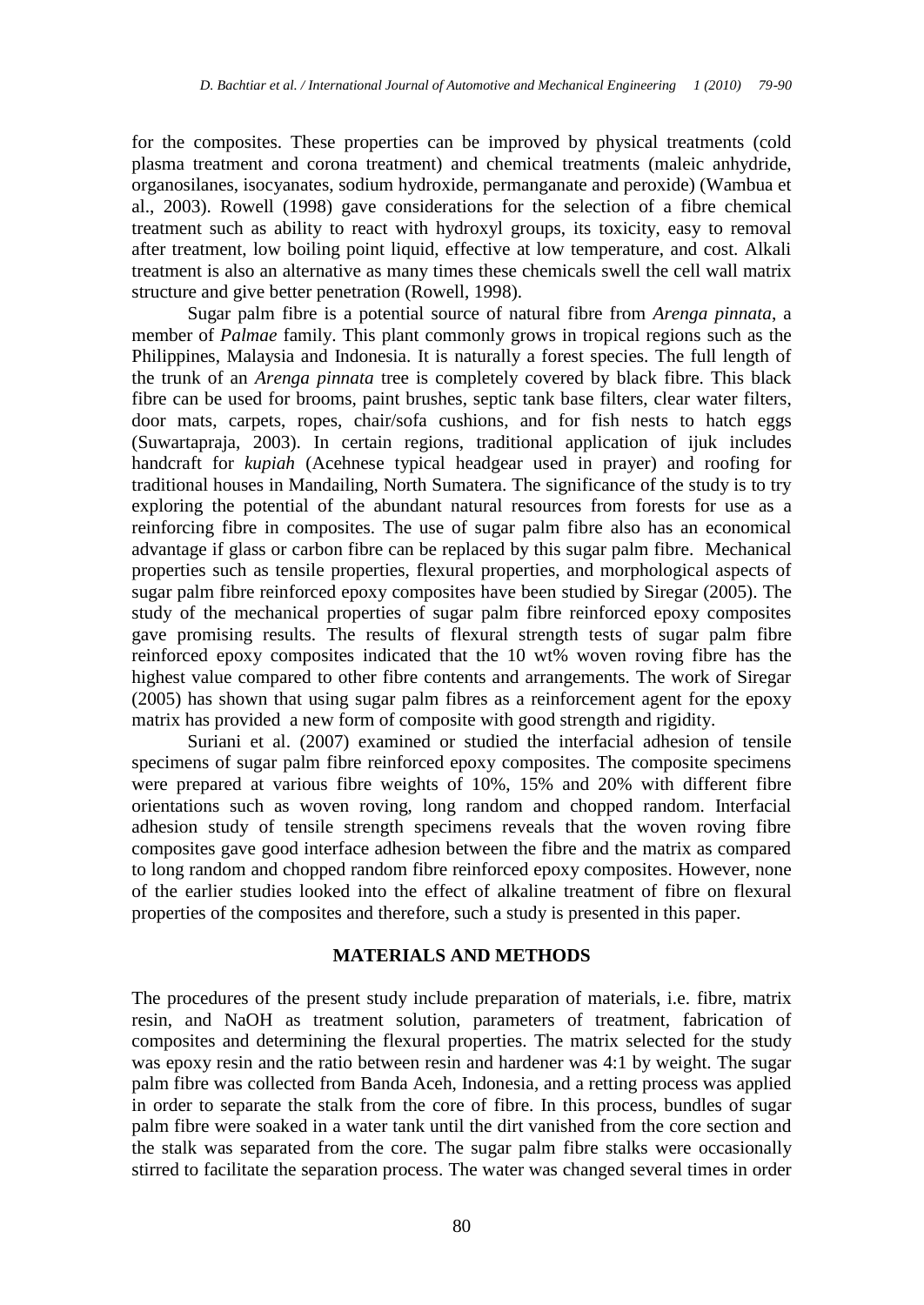to reduce the dirt resulting from the retting process. Before using the sugar palm fibre, it was dried for about two weeks at room temperature. Figure 1 shows the bundle of sugar palm fibres. The chemical treatment solution was sodium hydroxide (NaOH) commercially supplied by Fisher Chemicals Co. This solution was prepared in liquid form in the bottle with a concentration of 1 M.



Figure 1: Bundle of sugar palm fibres



(a) before fibre loading (b) after fibre loading

Figure 2: The process of making a specimen

The alkaline treatment was conducted with concentrations of 0.25 M and 0.5 M NaOH, at three different soaking times, namely, 60 minutes, 4 hours and 8 hours. These variations were made to optimize the treatment parameter. The concentrations were ensured by the addition of water at certain percentages of the original NaOH (1 M). Sugar palm fibres were immersed in NaOH solution at various concentrations and soaking times, and after that they were rinsed with distilled water until the rinsed solution reached neutral (pH 7). Then, the fibres were dried at room temperature for 4 days. The mould for preparing the specimens with hand lay-up technique was made of composite boards with the dimensions of 200 mm (L) x 150 mm (W) and a thickness of 3.2 mm. The required equipment for making the mould for the hand lay up process were glass, transparent plastics for the bottom layer, and a spacer frame.

The mould was made from the glass and transparent plastic and the process of making the mould used 3 layers of double-sided tape to form a square shape. The treated and untreated fibres were cut based on the mould size. Then the fibre was placed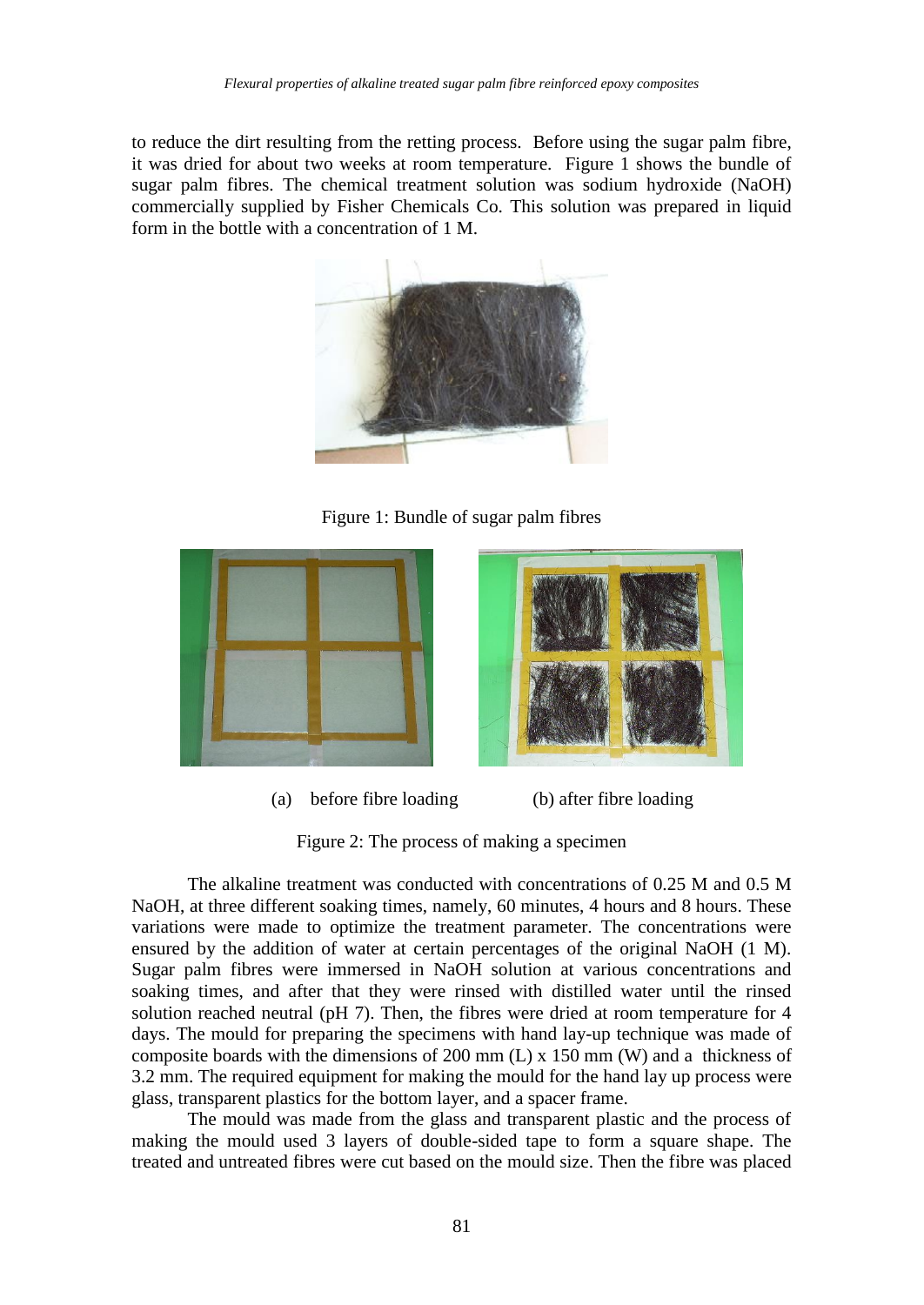over the transparent plastic in the bottom of the mould prepared earlier. Figure 2 shows the mould before and after fibre loading.

First, epoxy and hardener were mixed together based on the weight percentage to form a matrix, and then the matrix was poured over the fibre and compressed and distributed evenly until it achieved the thickness of between 3.0 mm and 3.2 mm. After that, the remaining mixture of epoxy resin and hardener was poured over the unfinished composite plate and then pressed and pushed down with a finger to remove the bubbles. The optimum way to ensure good curing to produce a standard quality specimen was by mixing the epoxy and hardener for approximately 10 minutes. The curing time was around 20–24 hours applied at the room temperature condition of 25–30 °C until the composite plate dried evenly. For the sugar palm epoxy composites, flexural properties such as flexural strength and flexural modulus were determined. Each composite board was cut into test samples (three or four specimens for each type of fibre model were tested). The cutting process used a handsaw and other equipment (jigsaw). The dimension of the specimen used to carry out test was adapted from ASTM D790-99 (2000) for flexural testing. All these tests were carried out for untreated and treated sugar palm fibre reinforced epoxy composites.

Flexural tests were performed on a universal testing machine (Instron 5566) using the 3-point bending method according ASTM D790-99 (2000). The specimen dimensions were 127 mm (L) x 12.7 mm (W) and 3.2 mm thickness. The specimens were tested at a crosshead speed of 5 mm/min. The bending stress is calculated from the measured load, as follows:

$$
\sigma_{\text{max}} = \frac{3PL}{2b\hat{d}} \tag{1}
$$

where,

 $\sigma_{\text{max}}$  = flexural strength,  $P =$  load at yield (max. load),  $L =$  support span (mm),  $b =$  width (mm),  $d =$  thickness (mm).

Finally, an SEM micrograph PHILIPS was used to identify the fracture morphology of the composite samples and verify what happened in the interface between the fibre and matrix after stress loading.

### **RESULTS AND DISCUSSION**

Table 1 shows the results for the flexural properties of sugar palm composite comprising the untreated specimens and the alkali treated specimens with different concentrations and soaking times. Both the flexural strength and flexural modulus values were extracted from each of the three specimen samples and represented by the mean value and standard deviation. For a clear understanding about these results, for a detailed discussion of the flexural strength and flexural modulus follows.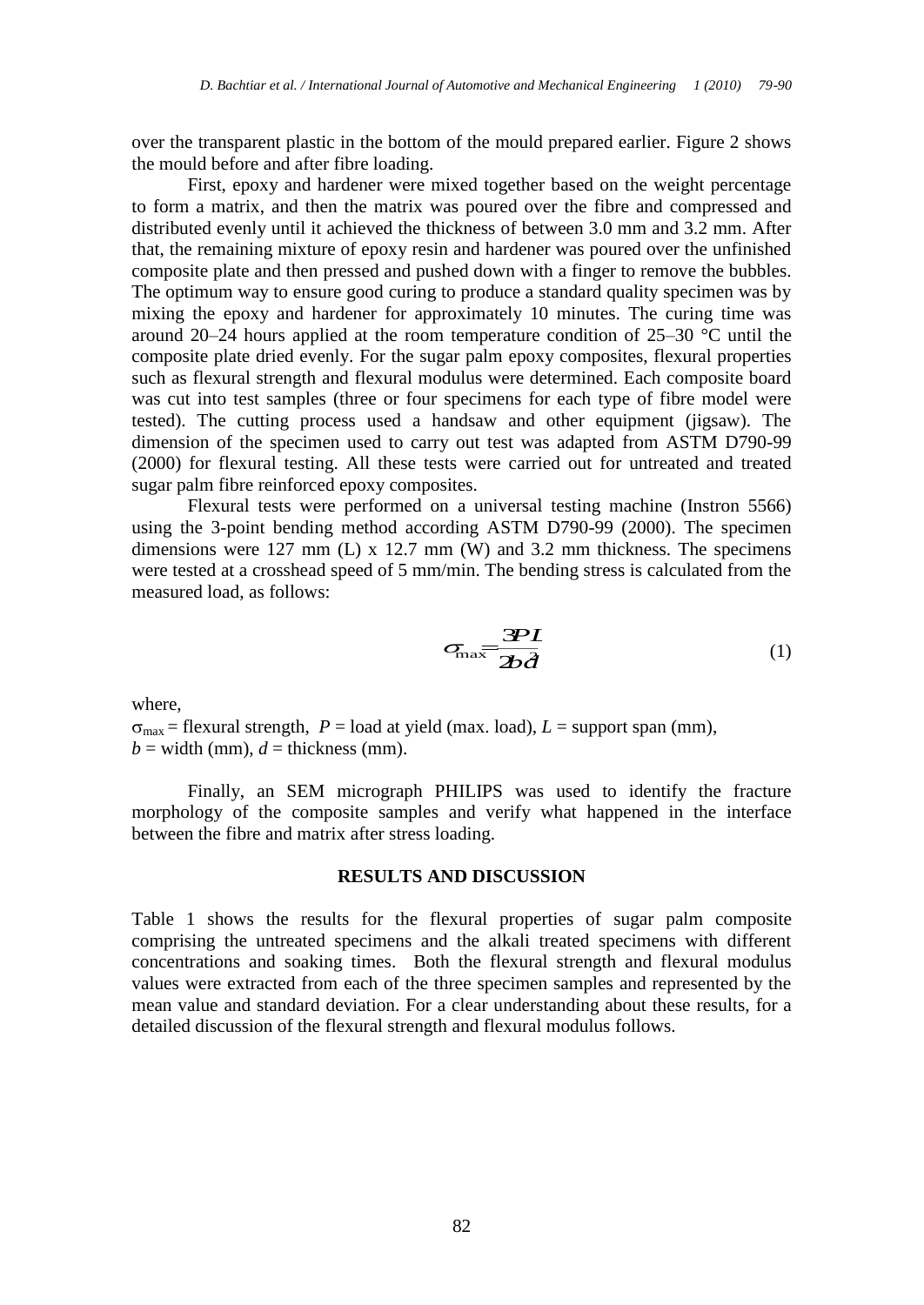| No.            | <b>Type</b>      | <b>Strength</b><br><b>MPa</b> | <b>Modulus</b><br><b>MPa</b> |      |
|----------------|------------------|-------------------------------|------------------------------|------|
| 1              | no treatment     | 77.73                         | 2805.23                      | mean |
|                |                  | 9.39                          | 927.54                       | S.D. |
| 2              | 0.25 M / 1 hr    | 96.69                         | 3510.54                      | mean |
|                |                  | 22.14                         | 566.25                       | S.D. |
| 3              | $0.25 M / 4$ hrs | 64.42                         | 2213.25                      | mean |
|                |                  | 6.47                          | 381.66                       | S.D. |
| $\overline{4}$ | $0.25 M / 8$ hrs | 72.63                         | 2548.92                      | mean |
|                |                  | 16.27                         | 242.52                       | S.D. |
| 5.             | $0.5 M / 1 hr$ . | 85.30                         | 5028.92                      | mean |
|                |                  | 30.17                         | 1146.42                      | S.D. |
| 6              | $0.5 M / 4$ hrs. | 58.17                         | 6947.88                      | mean |
|                |                  | 8.97                          | 1389.59                      | S.D. |
| 7              | $0.5 M / 8$ hrs. | 90.68                         | 4672.49                      | mean |
|                |                  | 5.00                          | 1227.32                      | S.D. |

Table 1: The flexural properties of a sugar palm fibre reinforced epoxy composite

S.D. is standard deviation

### **Flexural Strength**

Figure 3 shows the flexural strength of sugar palm epoxy composites for untreated and alkali treated. From this figure, it is seen that a variation in the flexural strength appears upon a change in the type of treatment. From Figure 4, the flexural strength of the composites with the 0.25 M NaOH treatment shows a dominant value over that of the 0.5 M NaOH for 1 hour and 4 hours soaking time, but is inferior for 8 hours. However, the optimum value of the flexural strength (96.71 MPa) is for the case of 1 hr of soaking time at 0.25 M alkali concentration, i.e. an increase of 24.41% from untreated composite. Bledzki and Gassan (1999) reported on the alkali treatment of natural fibre removal of lignin and hemicellulose. When hemicelluloses are removed, the interfibrillar region is likely to be less dense and less rigid and thereby makes the fibrils more capable of rearranging themselves along the direction of stress loading. When fibres are stretched, such rearrangements amongst the fibrils would result in better load sharing by them and hence result in higher stress development in the fibre. According to Cao et al. (2005) the fibres in the untreated fibres were packed together but got split after the treatments. This is called fibrillation, which breaks the untreated fibre bundle down into smaller ones by dissolution of the hemicellulose. The fibrillation increases the effective surface area available for contact with the matrix, and hence the interfacial was improved.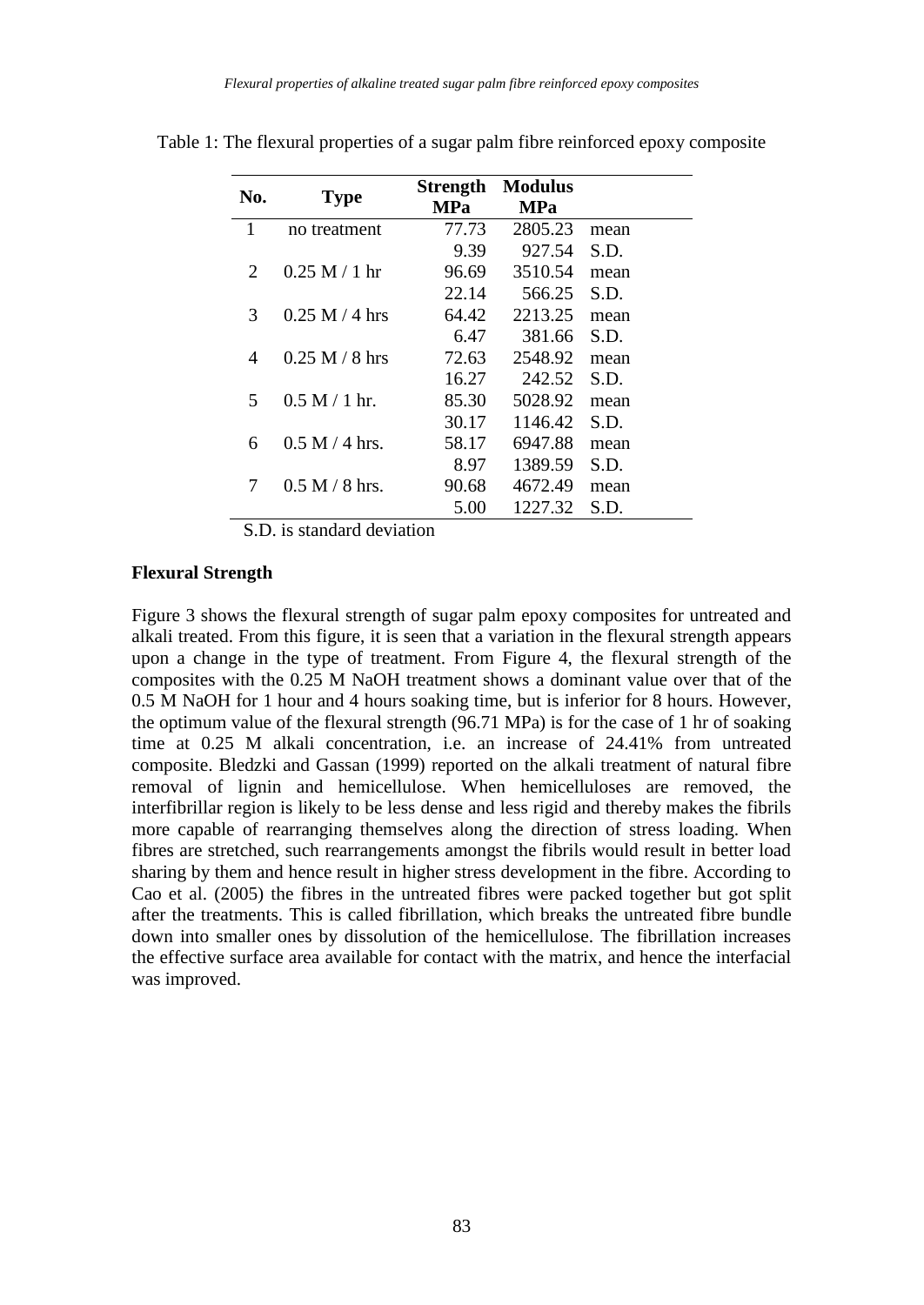

Figure 3. The flexural strength of sugar palm epoxy composites for untreated and alkaline treated.



Figure 4. Average flexural strength of sugar palm fibre reinforced epoxy composite vs. soaking time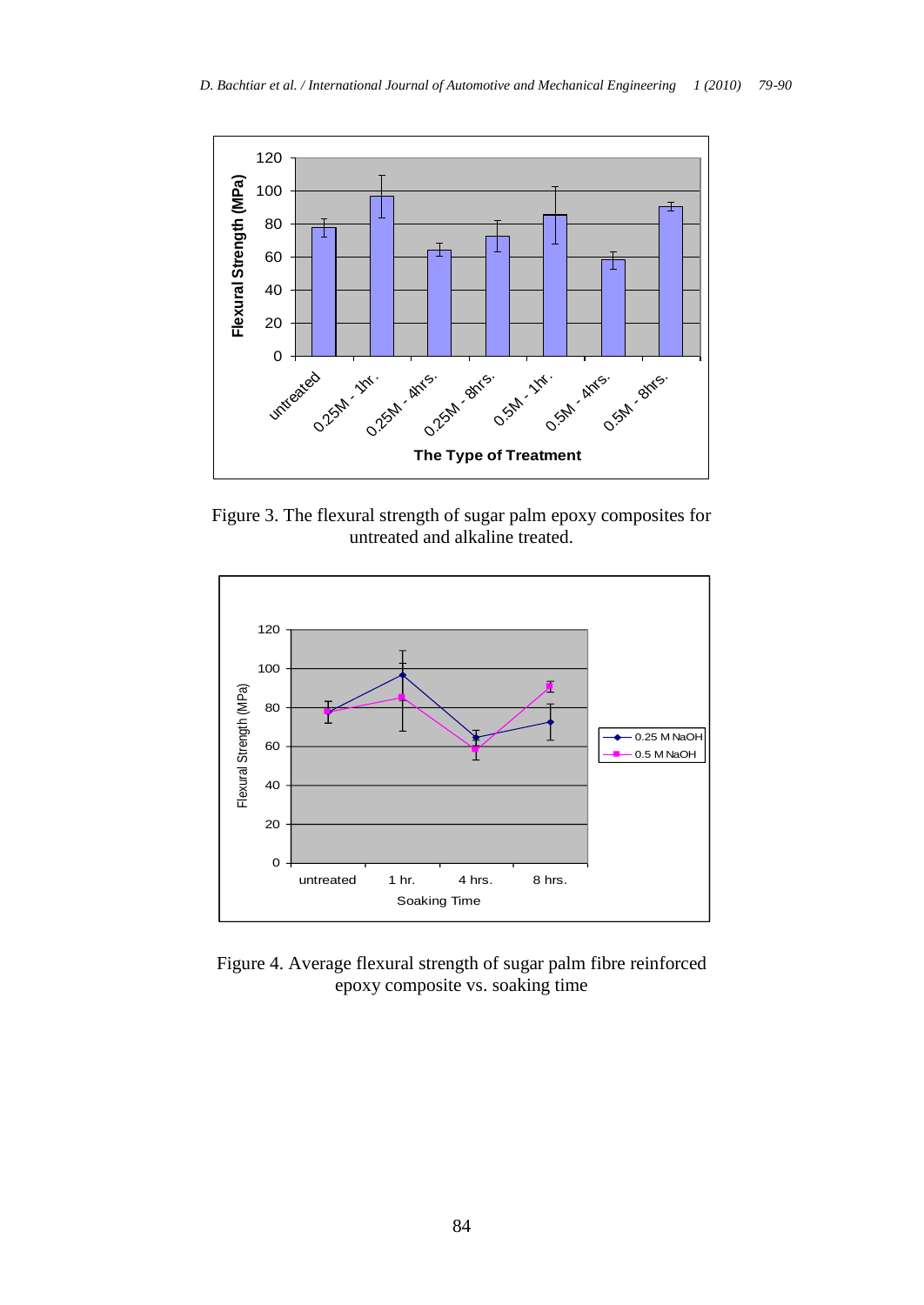#### *Flexural properties of alkaline treated sugar palm fibre reinforced epoxy composites*





(a) untreated composites (b) 0.25 M alkaline treated for 1 hour





(c) 0.25 M alkaline treated for 4 hours (d) 0.25 M alkaline treated for 8 hours





(e) 0.5 M alkaline treated for 1 hour (f) 0.5 M alkaline treated for 8 hours

Figure 5: The SEM visualization of fracture characteristics of sugar palm fibre reinforced epoxy composites.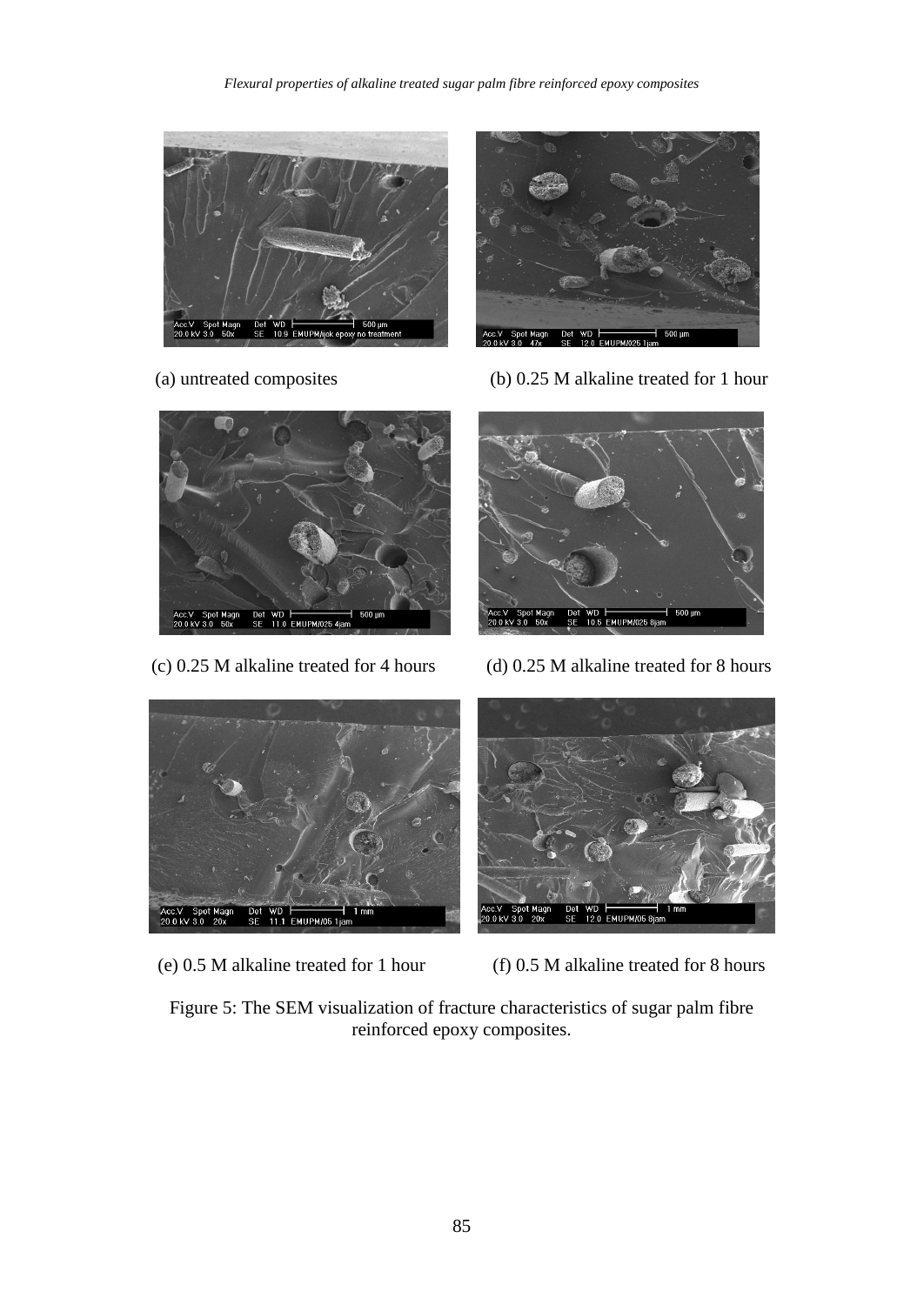

Figure 6: The surface of fibre for 1, 4 and 8 hours soaking time

Alkaline treatment also significantly changes the strength properties of individual natural fibre. Edeerozey et al. (2007) reported their study on the effect of a high concentration of alkaline solution on kenaf fibre. From the fibre bundle test, fibre treated with 6% NaOH show the maximum value of strength, and when the NaOH concentration is increased to 9%, the average of strength has shown a significant decrease. Hence, the combination between the strength characteristics of the fibre and characteristics of interfacial bonding between fibres and matrix contribute to yield the final flexural strength of the composites.

Figure 5 shows the morphology of the fracture surface of the sugar palm fibre reinforced epoxy composites for untreated and all types of alkaline treatment. The weak bonding between fibre and matrix is indicated by holes as a result of the pull-out of the fibre from matrix locking. And the good interfacial bonding between the fibre and matrix is indicated by the existence of the fibre on the matrix although the composites break after stress loading. Figure 5 verifies the value of flexural strength from the experiment. The sample with less flexural strength is indicated by the amount of holes which is much more than that of the other sample with higher flexural strength. The sample treated with 0.5 M alkaline and 8 hours soaking time shows good interfacial bonding as indicated by the presence of fewer holes in the fracture surface. But, the final flexural strength is still low compared with the other alkali treatment that gives the maximum value. This is maybe due to the weakness of the individual fibre caused by the high concentration of alkaline treatment. The maximum strength was reached at a soaking time of 1 hour for 0.25 M NaOH, and the strength decreased for 4 and 8 hours soaking time. Alkaline treatment affects the surface roughness and fibre strength. Figure 6 shows that there is not much difference on the surface of fibre for 1, 4 and 8 hours soaking time. Hence, the decrease of strength may be caused by a decrease of the fibre strength itself as the effect of the soaking time. Figures 7 and 8 also show the comparison between the surface of the 0.5 M / 8 hrs. treated sugar palm fibre on epoxy matrices and the surface of the  $0.25 \text{ M}$  / 8 hrs. treated sugar palm fibre on epoxy matrices. The surface in Figure 7 is rougher than the surface in Figure 8, indicating that a higher concentration alkali solution contributes to change the smoothness of that fibre surface.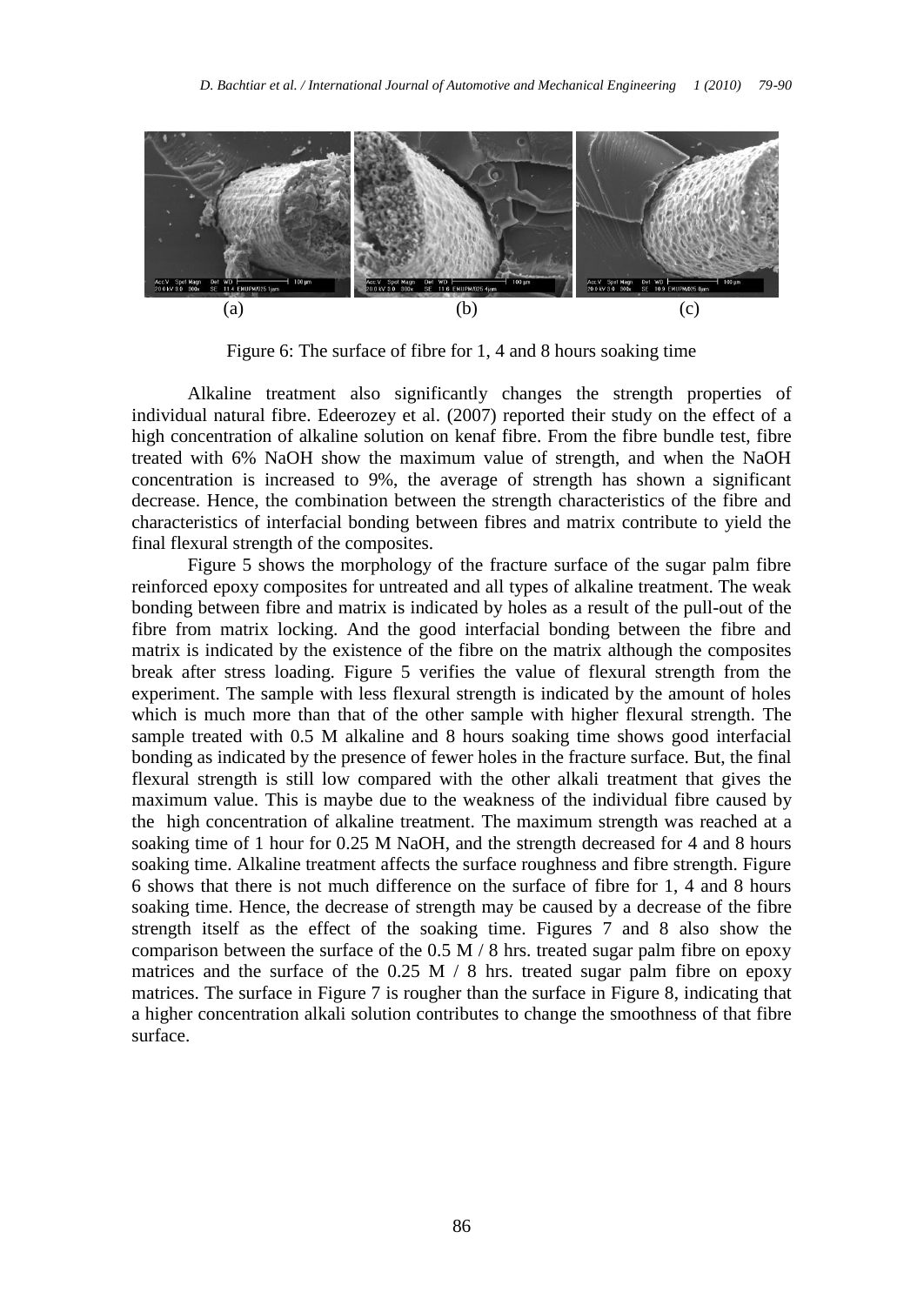

Figure 7: The surface of the 0.5 M / 8 hrs. treated sugar palm fibre on epoxy matrices



Figure 8: The surface of the 0.25 M / 8 hrs. treated sugar palm fibre on epoxy matrices

# **Flexural Modulus**

Figure 9 shows the flexural modulus of sugar palm epoxy composites for untreated and the alkali treated. It is seen that the improvement of the flexural modulus emerges when the concentration of treatment solution increases to 0.5 M. Although the modulus decrease at soaking time 8 hours, but still high compare to the modulus of composites with 0.25 M NaOH treatment.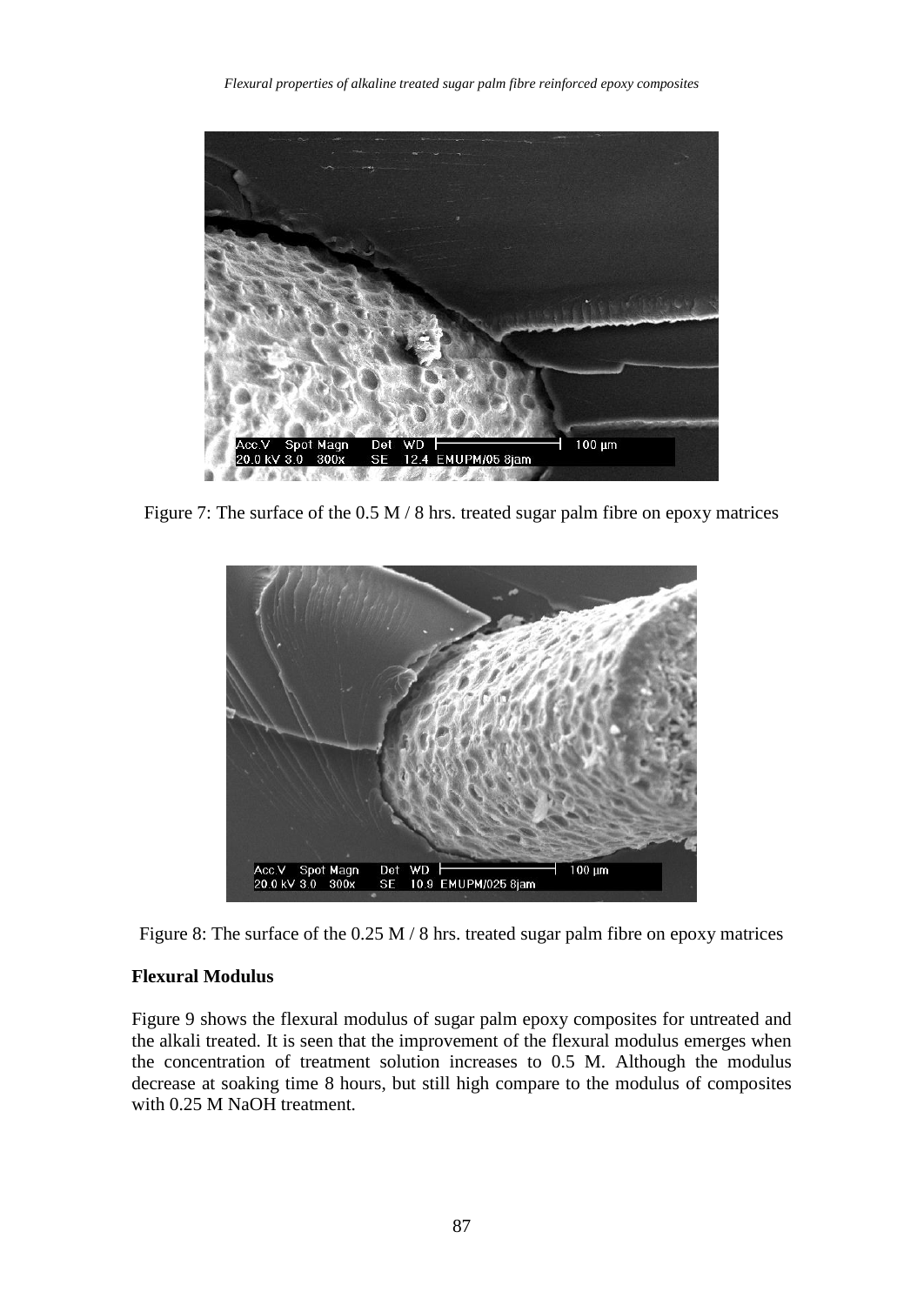

Figure 9: The flexural modulus of sugar palm epoxy composites for untreated and the alkali treated.



Figure 10: Average flexural modulus of sugar palm fibre reinforced epoxy composite vs. soaking time

The flexural modulus is the stiffness parameter and Figure 10 shows the flexural modulus versus the soaking time, it is seen the comparison of flexural modulus of 0.25 M alkaline treated composites with the 0.5 M alkaline treated. Alkaline treatment with 0.5 M NaOH increases the flexural modulus of sugar palm reinforced epoxy composites. And the treatment with 0.25 M NaOH produces the same modulus as that of the untreated composites. Rong et al. (2001) reported that the alkali treatment for sisal fibres provides improved crystallinity of cellulose and removes the hemi-cellulose and lignin content. This suggests that sisal fibre becomes relatively ductile after the removal of some hemi-cellulose and lignin. This can result in higher fibre stiffness due to the increased crystallinity of hard cellulose. For the case of sugar palm fibre, a similar reason for the improvement in the flexural modulus is viewed.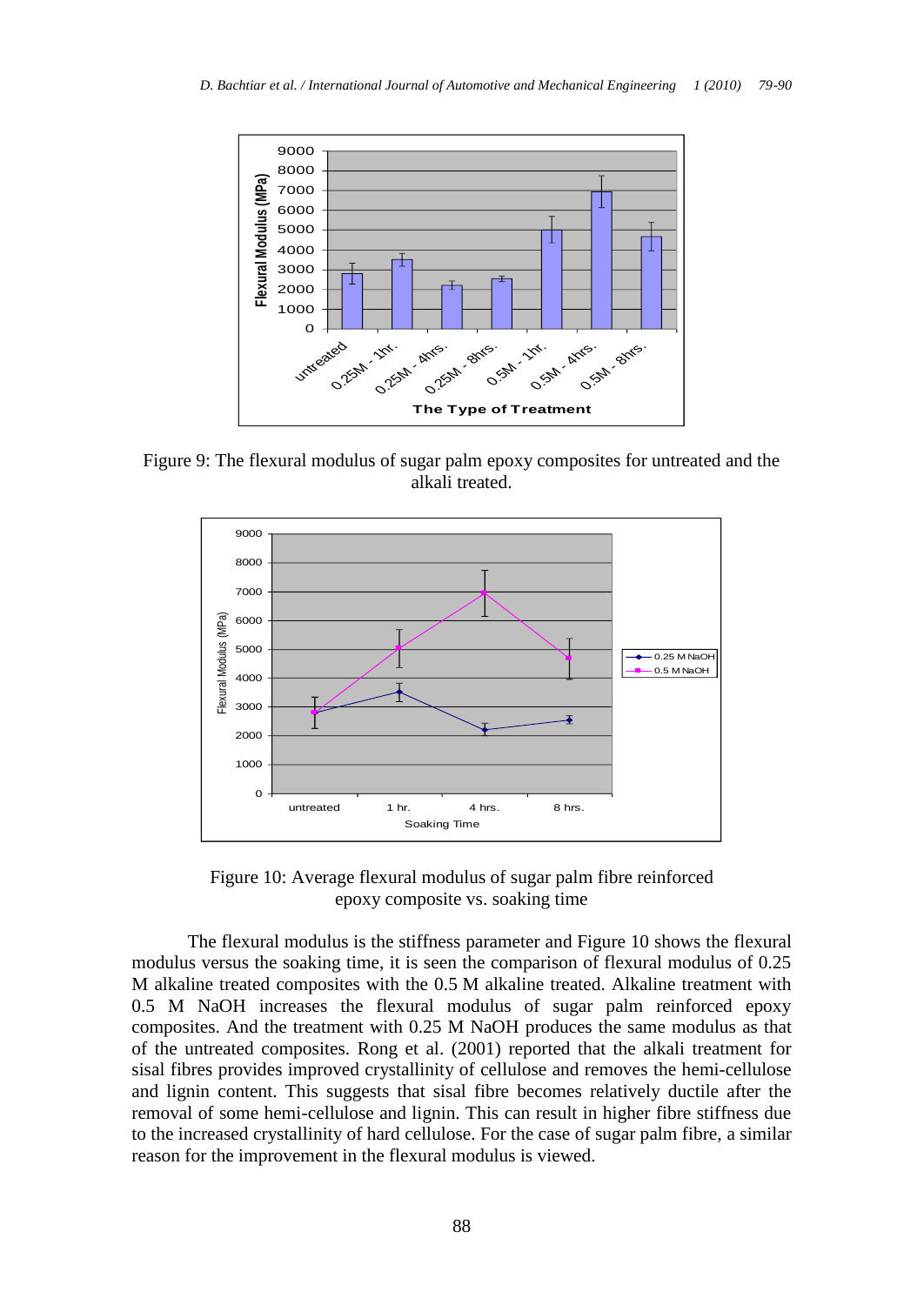#### **CONCLUSIONS**

It can be concluded that the maximum flexural strength (96.71 MPa) of the composite is for the alkali treatment of 0.25 M alkali solution and 1 hr soaking time. Under that condition, the increase of flexural strength from the untreated sample is about 24.41%. But, the maximum flexural modulus took place as a result of the 0.5 M NaOH solution with 4 hours soaking time, i.e. 6948 MPa, an improvement of 148% from the untreated fibre composite. The high concentration of the alkali treatment provides for increasing of the flexural modulus significantly. It may be caused by the alkaline effect on fibres that increases their crystallinity.

#### **ACKNOWLEDGEMENTS**

The authors are indebted to staff at the Faculty of Engineering and Faculty of Forestry, Universiti Putra Malaysia and Malaysian Nuclear Agency (MNA) for their support.

### **REFERENCES**

- ASTM D790-99. (2000) *Standard test method for flexural properties of unreinforced and reinforced plastics and electrical insulating materials.* USA: American Society for Testing Materials.
- Bledzki, A.K. and Gassan, J. (1999) Composites Reinforced With Cellulose Based Fibres. *Progress in Polymer Science*, 24: 221–274.
- Cao, Y., Shibata, S. and Fukumoto, I. (2005) Press Forming Short Natural Fiber-Reinforced Biodegradable Resin: Effect of Fiber Volume and Length on Flexural Properties. *Polymer Testing*, 24: 1005–1011.
- Edeerozey, A.M.M., Akil, H.M., Azhar, A.B. and Ariffin, M.I.Z. (2007) Chemical Modification of Kenaf Fibres. *Material Letters*, 10: 2023–2025.
- Herrera-Franco, P.J. and Valadez-Gonzalez, A. (2004) Mechanical Properties of Continuous Natural Fibre–Reinforced Polymer Composites. *Composites Part A: Applied Science and Manufacturing*, 35: 339–345.
- Rong, M.Z., Zhang, M.Q., Liu, Y., Yang, G.C. and Zeng, H.M. (2001) The Effect of Fiber Treatment on the Mechanical Properties of Unidirectional Sisal Reinforced Epoxy Composites. *Composites Science and Technology*, 61: 1437–1447.
- Rowell, R.M. (1998) Property Enhanced Natural Fibre Composite Material Based on Chemical Modification. in: *Science and Technology of Polymers and Advanced Materials*, Prasad, P.N. (Ed.). New York: Plenum Press, pp. 717–732.
- Saheb, N.D. and Jog, J.P. (1999) Natural Fibre Polymer Composites: A Review. *Advanced Polymer Technology*, 18: 351–363.
- Siregar, J.P. 2005. Tensile and Flexural Strength of *Arenga pinnata* Filament (*Ijuk* Filament) Reinforced Epoxy Composites. *Master of Science thesis*. Universiti Putra Malaysia.
- Suriani, M.J., Hamdan, M.M., Sastra, H.Y. and Sapuan, S.M. (2007) Study of nterfacial Adhesion of Tensile Specimens of *Arenga Pinnata* Fiber Reinforced Composites, *Multidiscipline Modeling in Material and Structure*, 3(2): 213–224.
- Suwartapraja, O.S. (2003) *Arenga pinnata: A Case Study of Indigenous Knowledge on the Utilization of a Wild Food Plant in West Java*. www.geocities.com/inrik/opan.htm (accessed on 13 01 2008)